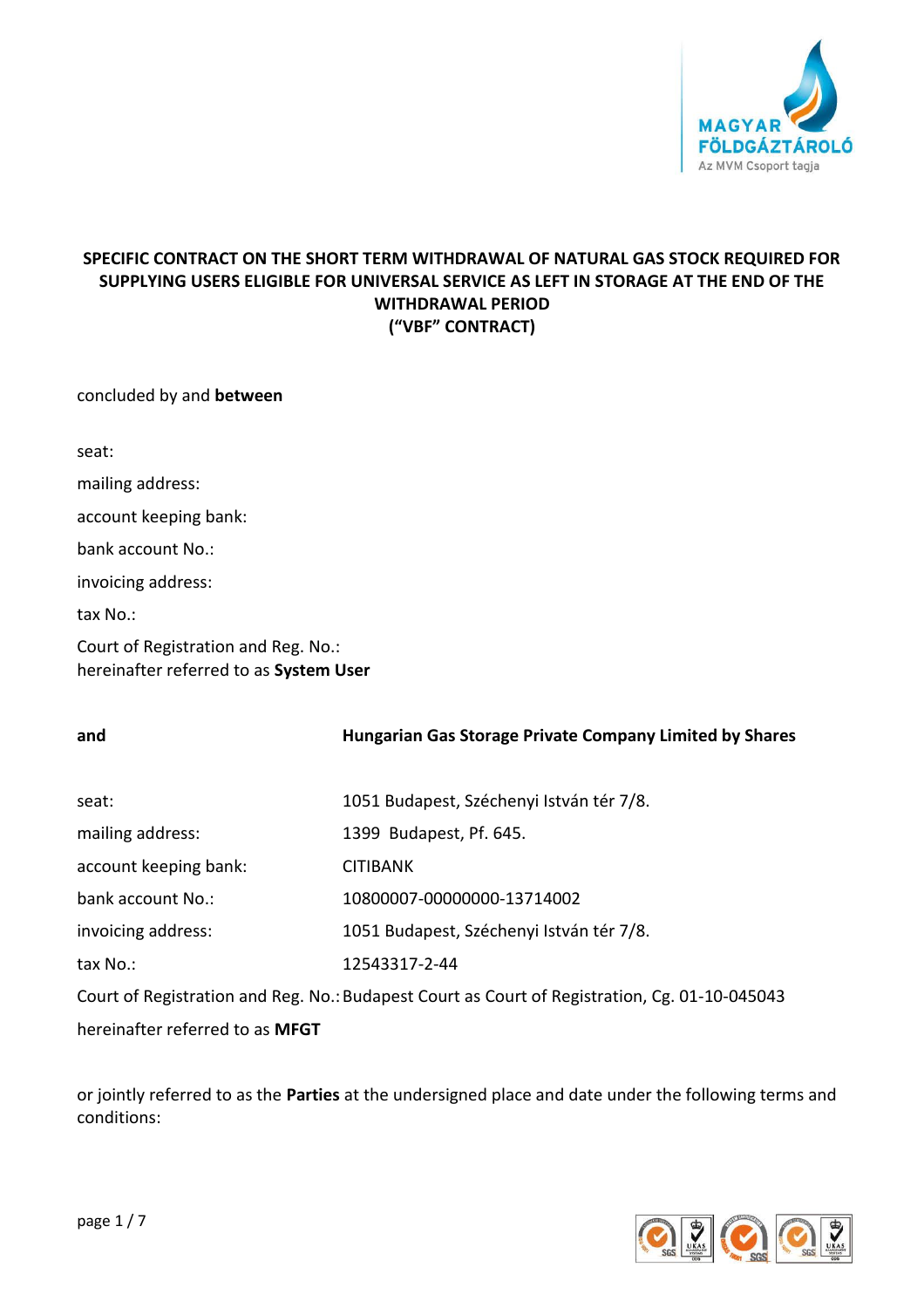

## **ANTECEDENTS**

A contract facilitating the use of seasonal basic natural gas storage service existed between the Parties with regard to the storage year 2014/2015 ("Master Contract"), and was terminated on 01 April 2015, at 06:00 hours. Upon the termination of the Master Contract, the System User had a natural gas stock of .... MJ\* heat quantity (positive closing stock) left in the unified storage facility of MFGT due to the following reasons.

Ongoing legal changes concerning the gas year 2015/2016 have significant impact on the storage year 2015/2016, as well. These changes affect the gas market behaviour of licensed system users ("Licensee") supplying users eligible for universal service. Currently, the regulatory background cannot be considered as final, which situation in turn generates significant uncertainty with regard to business and planning among the Licensees, potentially affecting the security of supply of household users. Faced with this situation, – having special regard to the importance of continuously maintaining the security of supply – MFGT provides a service available in the first month of the storage year 2015/2016 (April 2015), facilitating the short term withdrawal of the natural gas stock left in storage at the end of the preceding storage year.

### **I SUBJECT AND DURATION OF CONTRACT**

- 1. Subject of this Specific Contract on the Short Term Withdrawal of Natural Gas Stock Required for Supplying Users Eligible for Universal Service as Left in Storage at the End of the Withdrawal Period ("VBF+" Contract):
	- a) the storage of natural gas wholly owned by the System User as a Licensee and left in storage at the end of the gas year 2014/2015 (without providing technical withdrawal and injection capacities), and
	- b) the full physical, firm withdrawal of this natural gas with the quantity parameters as per Chapter III and quality parameters as per Chapter IV during the term of this contract – that is already in the injection period – depending on the technical capacity of the storage site, and
	- c) withdrawal set out in item b) shall be implemented by using the withdrawal peak capacity provided by MFGT – as specified in Chapter III. Using the withdrawal peak capacity is in any case conditional on the storage site's technical capacity, and
	- d) offering a positive or negative option exceeding 10% of the daily nomination of the System User to the Natural Gas Transmission Company (FGSZ) for the zero point of the MFGT's unified storage facility (FLEX+ Optional Service).

<sup>\*</sup>heat quantity may be slightly modified in the first days of April based on settlement with the Transmission Company (FGSZ).

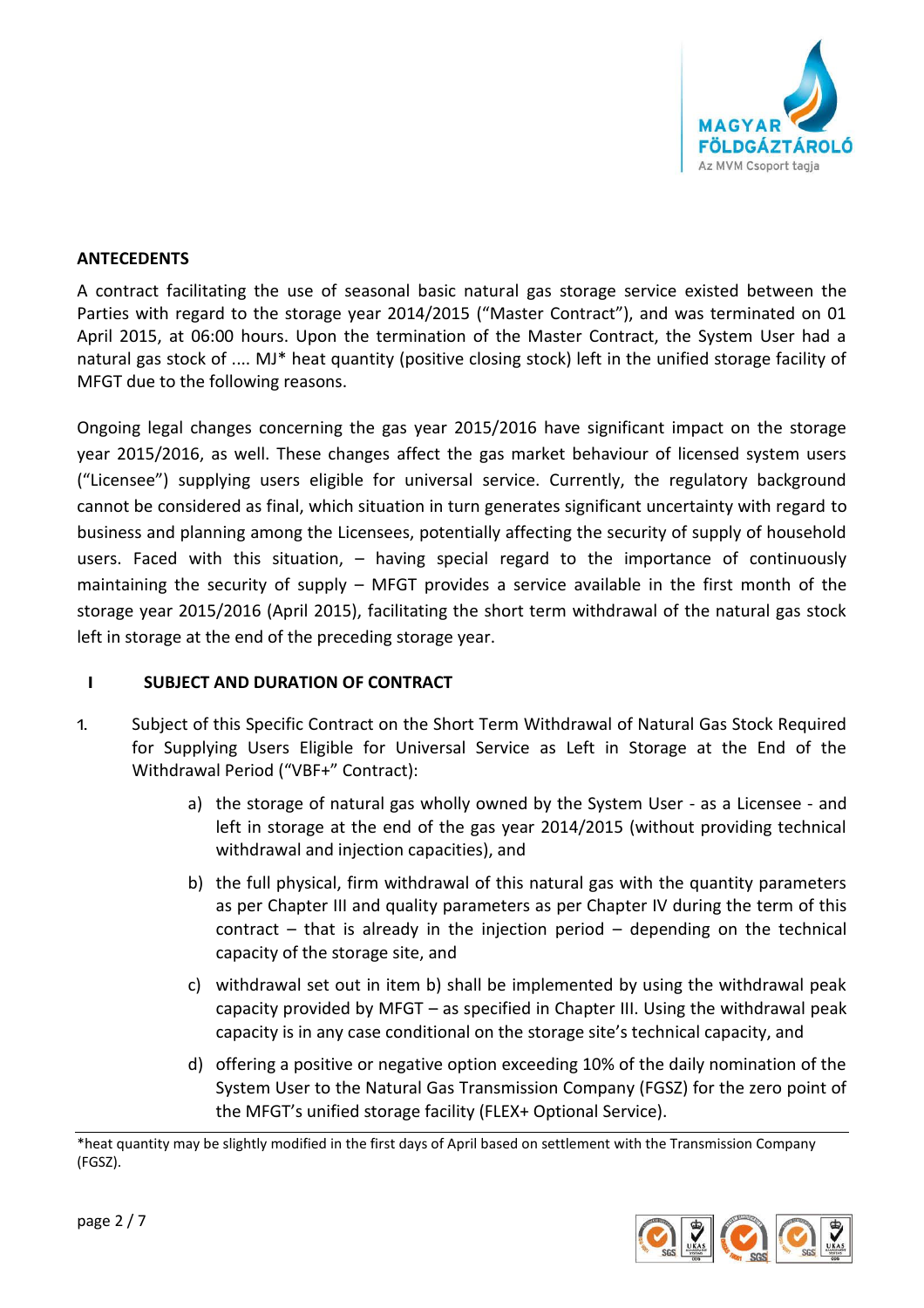

- 2. Pursuant to this Contract, MFGT shall keep the System User's natural gas stock left in storage at the end of the storage year 2014/2015 in its unified storage facility during the period as per Section I.4, and shall withdraw it in the period also as per Section I.4 based on the relating nomination of the System User, and shall provide FLEX Plus Optional Service based on the relating instructions of the System User.
- 3. This present Contract shall be concluded for a definite period.
- 4. The specific withdrawal cycle related to this contract shall be the period between 06:00 hours on 01 April 2015 and 06:00 hours on 01 May 2015.
- 5. Parties explicitly agree that neither physical, nor virtual injection is facilitated by this contract.
- 6. The System User can use the withdrawal service automatically if it submits a nomination (relating to withdrawal) during the term of this contract.
- 7. The System User can use Flex plus Optional Service if it submits an option request (HEGO) exceeding 10% of its daily nomination.

## **II GENERAL TERMS**

- 1. In issues not regulated by the Contract, the provisions of the General Terms and Conditions (hereinafter referred to as ÁSZF) in Annex No. 5 of the Code of Business Conduct and – especially with regard to pricing – the product offer shall apply.
- 2. By signing this Contract, the System User shall acknowledge to have fully read and understood the content of ÁSZF herein mentioned – as available on the MFGT web page [\(www.magyarfoldgaztarolo.hu\)](http://www.eon-foldgaz-storage.com/) – and considers it to be the part of this Contract, and so agrees to be bound by it. Parties shall deem the content of ÁSZF annexed to the Code of Business Conduct approved by the Hungarian Energy and Public Utility Regulatory Authority (HEPURA) to be the same as the usual contracting practice.
- 3. Special conditions not stipulated in the ÁSZF shall be specified in this Contract.

# **III PROVISION OF WITHDRAWAL CAPACITIES**

1. Firm withdrawal storage capacities available to the System User for USP purposes regarding the contractual storage period as per Section I.4: withdrawal (peak) capacity: withdrawal capacities available to the System User: working gas ............. MJ\* minimum 17 000 000 MJ/day maximum ............MJ/day\*\*,



<sup>\*</sup>heat quantity may be slightly modified in the first days of April 2015 based on settlement with FGSZ.

<sup>\*\*</sup>depending on the physical limitations of the storage site.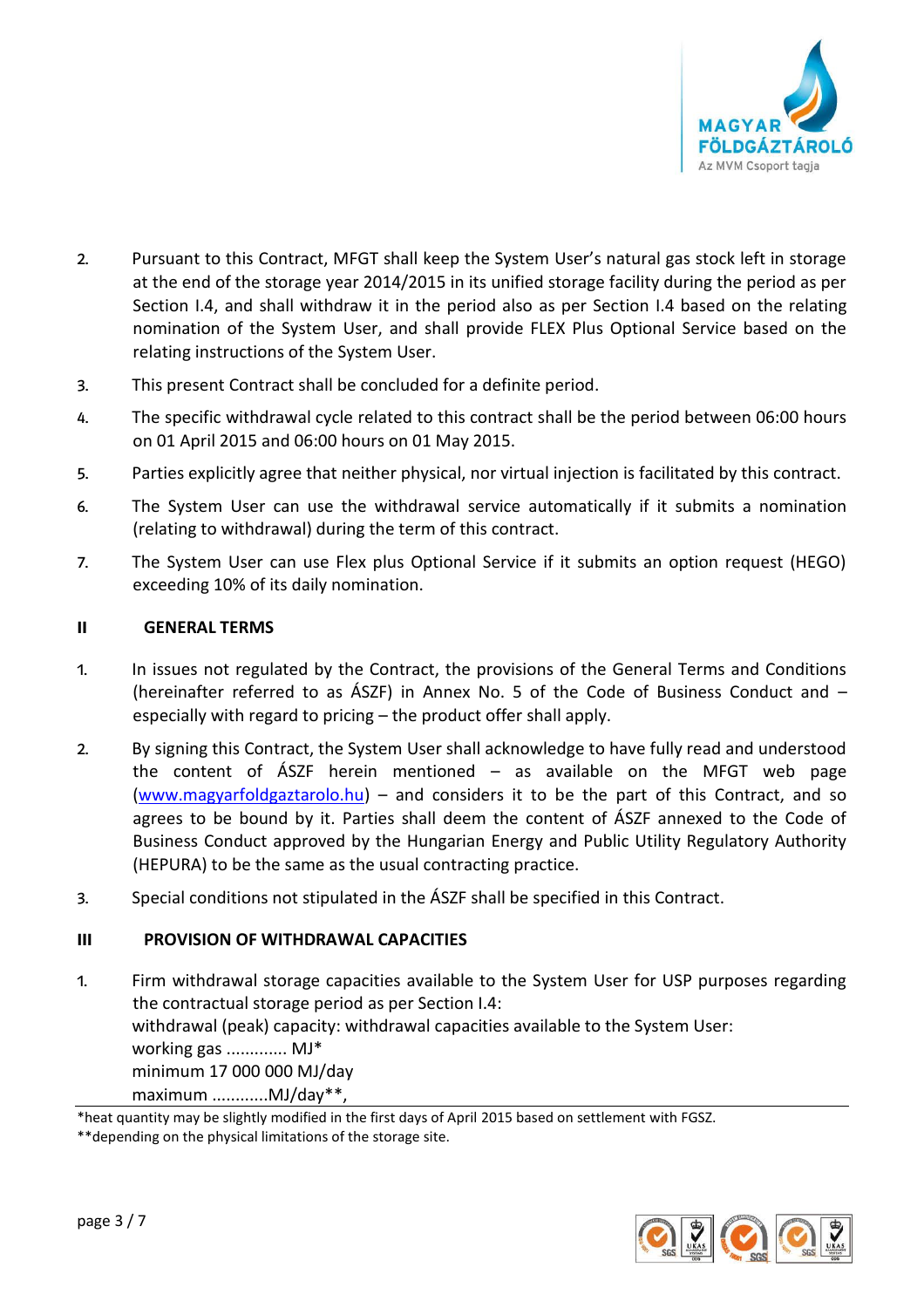

- 2. System User understands that the actual withdrawal capacity may vary according to the working gas stocks and to other, inevitably changing parameters and boundary conditions. The availability of capacities and the minimum and maximum injection and withdrawal capacity values are published by MFGT on its IT Platform for the System Users.
- 3. In the event that the System User has a positive closing stock following the deadline of 06:00 hours on 01 May 2015, MFGT is entitled to proceed in line with Section 40 of HEPURA Decree No. 1/2013.
- 4. By fully exploiting the technical capabilities, MFGT shall do its utmost to accept the nominations submitted by the System User in excess of the daily minimum, thus providing the most flexible conditions possible for the System User.
- 5. MFGT shall be financially responsible for preserving the heat quantity of the gas stored as per this contract, for its settlement and for the withdrawal thereof according to Section III.1 herein.
- 6. MFGT shall not be obliged to provide withdrawal capacities exceeding the peak capacities stipulated by Section III.1 of the Contract, nor to provide more working gas capacity or conduct withdrawal activities exceeding the working gas volume stored in the storage facility.
- 7. System User shall not be entitled to sell on the secondary capacity market any working gas and withdrawal capacity used pursuant to this contract.

# **IV WITHDRAWAL GAS QUALITY**

MFGT shall undertake to withdraw natural gas meeting the quality parameters prescribed by Annex No. 11 of Government Decree No. 19/2009 (I.30.) on the implementation of Act No. XL of 2008 on Natural Gas Supply.

# **V NATURAL GAS DELIVERY AND ACCEPTANCE, MEASUREMENT, SETTLEMENT**

According to Section I.3.2 of the Code of Business Conduct, MFGT manages the storage facilities as a unified whole. Based on the daily nomination submitted by the System User for the unified storage facility, MFGT shall allocate the gas quantity to be injected or withdrawn to the relevant underground gas storage facilities. MFGT shall undertake to deliver the nominated quantities allocated to the relevant storage facilities, and in case of nonperformance, MFGT shall cover the surcharges and balancing costs incurred by the System User.

### **VI OPERATIVE FLOW OF INFORMATION**

1. In the course of its daily activities, MFGT shall cooperate with the Transmission Company and the Transmission Operator to fulfil its obligations towards the System User.

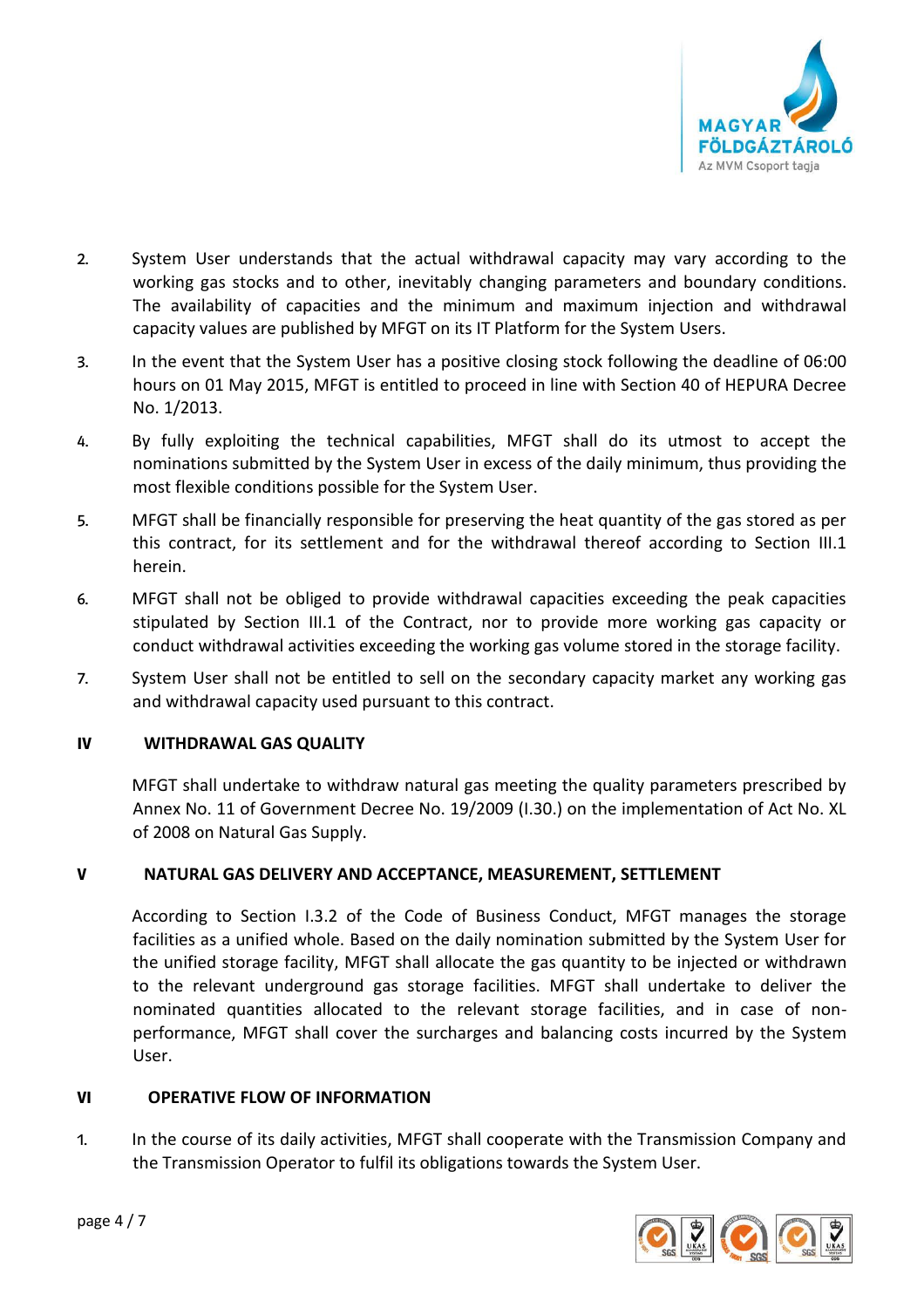

- 2. Parties ensure that besides the regular contacts specified in this present Contract, they shall notify each other of all incidents which may have an effect on their cooperation, and they facilitate smooth communication via consultation opportunities and proper dataflow.
- 3. Information and data flow between the Parties shall be governed by the Grid Code and the ÁSZF.

## **VII STORAGE FEE, FEE OF OPTIONAL SERVICES**

- 1. Service fee: *HUF 0.234 + VAT/ MJ / April 2015,* which fee shall include the working gas capacity fee, the fee of withdrawal during the injection cycle, the fee of using withdrawal peak capacity and the Flex Plus Optional Service fee, excluding however the volume fees to be calculated as per HEPURA Decree No. 1/2013 (VII.11.).
- 2. On the date of its taking effect, any modification of the volume fee item in the Tariff Decree shall become part of this Contract, hence such modification shall be applied by the Parties as of the date the regulation enters into force.
- 3. Payment schedule:
	- a. the product fee shall be paid in two instalments:
		- a. 50% of the fee calculated for the heat quantity set out in Section III.1 shall be payable on the day the contract takes effect, based on pro forma invoice,
		- b. the remaining 50% shall be payable based on invoice, until the day when 50% of the heat quantity set out in Section III.1 is withdrawn, but not later than until 15th April 2015.
	- b. volume fees: shall be invoiced subsequently, based on protocol, and shall be paid within 30 days from issuance.
- 4. Performance date: crediting the service fee to MFGT's bank account.
- 5. System User shall understand that the service may only be used if the service fee has already been paid as scheduled above. MFGT may refuse performance until the due instalment of the service fee is received on its bank account.

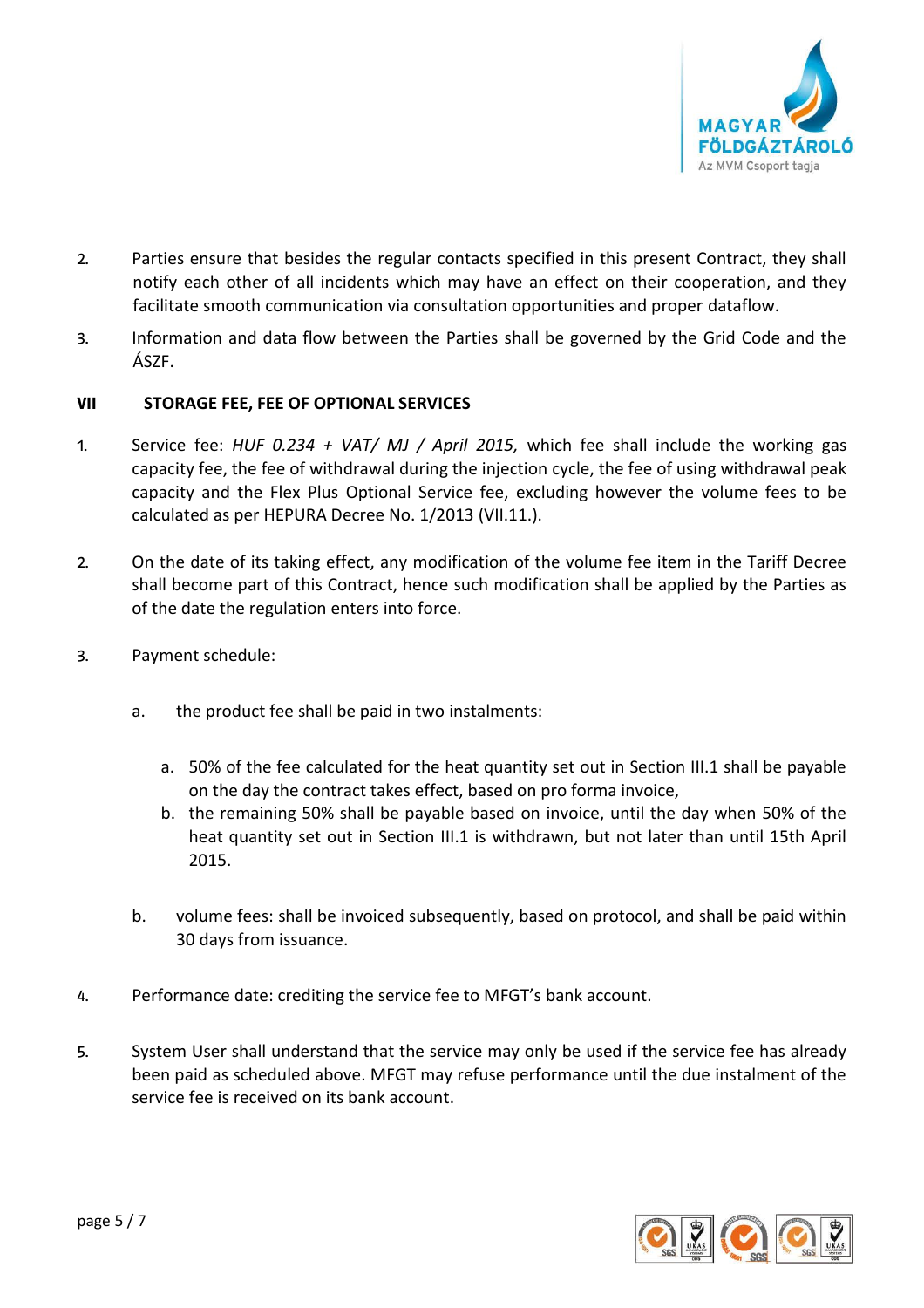

### **VIII GOVERNING LAW, SETTLEMENT OF DISPUTES**

The Parties shall agree to settle the disputes relating to this Contract primarily via amicable negotiation.

Failing such settlement in any disputes arising from or relating to this Contract or its breach, termination, validity or interpretation, both parties hereby agree to subject themselves to the exclusive jurisdiction of the Arbitration Court in the Energy (Budapest), provided that the Court of Arbitration proceeds according to its own Rules of Procedure. The number of arbitrators shall be three. The language of procedure shall be Hungarian.

#### **IX ENTRY INTO FORCE**

The Contract shall be concluded when signed by both parties, and shall take effect when 50% of the fee calculated for the natural gas quantity as per contract is received on MFGT's bank account.

#### **X OTHER PROVISIONS**

Contact Persons

### **In issues related to the Contract**:

On behalf of the System User:

On behalf of MFGT: Krisztián Deme

Phone: 30/663-0124

Fax: 1/354-7045

e-mail: [demek@mfgt.hu](mailto:demek@mfgt.hu)

On behalf of the System User:

Phone:+36

 $Fax: +36$ 

e-mail:

### **In issues of daily operative contact**:

On behalf of the System User:

Phone:+36

Fax: +36